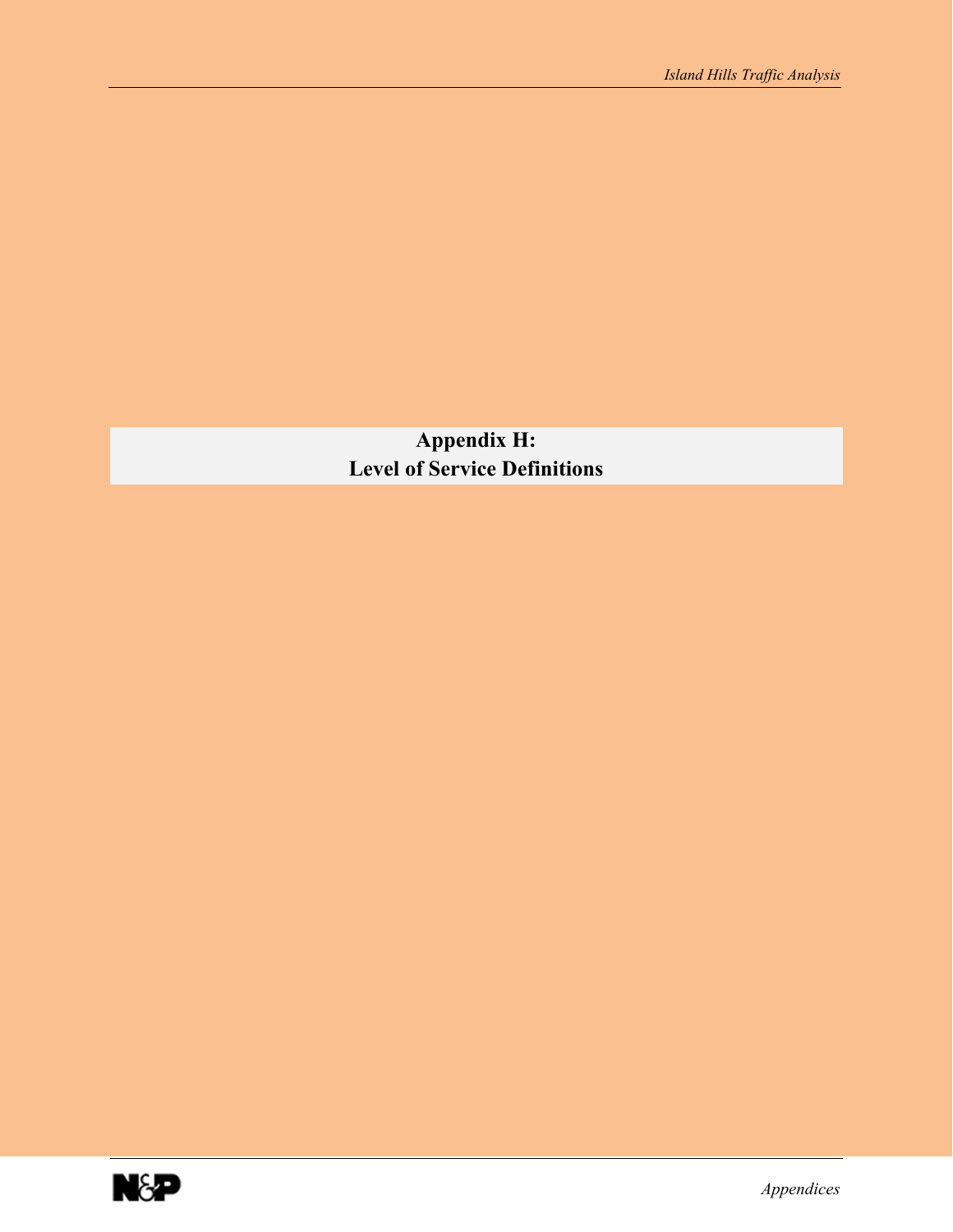## **LEVEL OF SERVICE: SIGNALIZED INTERSECTIONS**

Level of service for signalized intersections is defined in terms of delay, which is a measure of driver discomfort, frustration, fuel consumption, and lost travel time. The levels of service range between level of service A (relatively congestion-free) and level of service F (congested).

The delay experienced by a motorist is made up of a number of factors that relate to control, geometry, traffic, and incidents at an intersection. Total delay is the difference between the travel time actually experienced and the reference travel time that would result during ideal conditions: in the absence of traffic control, in the absence of geometric delay, in the absence of any incidents, and when there are no other vehicles on the road. The portion of the total delay attributed to the control facility is called the control delay. Control delay includes initial deceleration delay, queue move-up time, stopped delay, and final acceleration delay. Control delay may also be referred to as signal delay for signalized intersections.

Level of service criteria for signalized intersections is determined in terms of the average control delay per vehicle. The following average control delays are used to determine approach levels of service:

| <b>Control Delay (s/veh)</b> | <b>LOS by Volume-to-Capacity Ratio*</b> |      |
|------------------------------|-----------------------------------------|------|
|                              | $\leq 1.0$                              | >1.0 |
| $\leq 10$                    | A                                       | Е    |
| $>10-20$                     |                                         |      |
| $> 20-35$                    |                                         |      |
| $> 35-55$                    |                                         | F    |
| $> 55 - 80$                  | Е                                       |      |
| > 80                         | F                                       |      |

Note: \*For approach-based and intersectionwide assessments, LOS is defined solely by control delay.

Level of Service A describes operations with very low control delay. This occurs when progression is extremely favorable; most vehicles arrive during the green phase and do not stop at all. Short traffic signal cycles may contribute to low delay.

Level of Service B generally occurs with good progression and/or short traffic signal cycle lengths. More vehicles stop than for level of service A, causing higher average delays.

**Level of Service C** has higher delays than level of service B. These higher delays may result from fair progression and/or longer cycle lengths. Individual cycle failures, where motorists are required to wait through an entire signal cycle, may begin to appear at this level. The number of vehicles stopping is significant, although many still pass through the intersection without stopping.

Level of Service D At this level, the influence of congestion becomes more noticeable. Longer delays may result from some combination of unfavorable progression, long cycle lengths or high volume-to-capacity ratios. The proportion of stopping vehicles increases. Individual cycle failures are noticeable.

**Level of Service E** is considered the limit of acceptable delay. These high delay values generally indicate poor progression, long cycle lengths and high volume-to-capacity ratios. Individual cycle failures occur frequently.

Level of Service F is considered unacceptable to most drivers. This condition often occurs with over saturation, i.e., when arrival flow rates exceed the capacity of the intersection. It may occur at volume to capacity ratios below 1.0 with many individual cycle failures. Poor progression and long cycle lengths may also be major contributing causes to such delay levels.